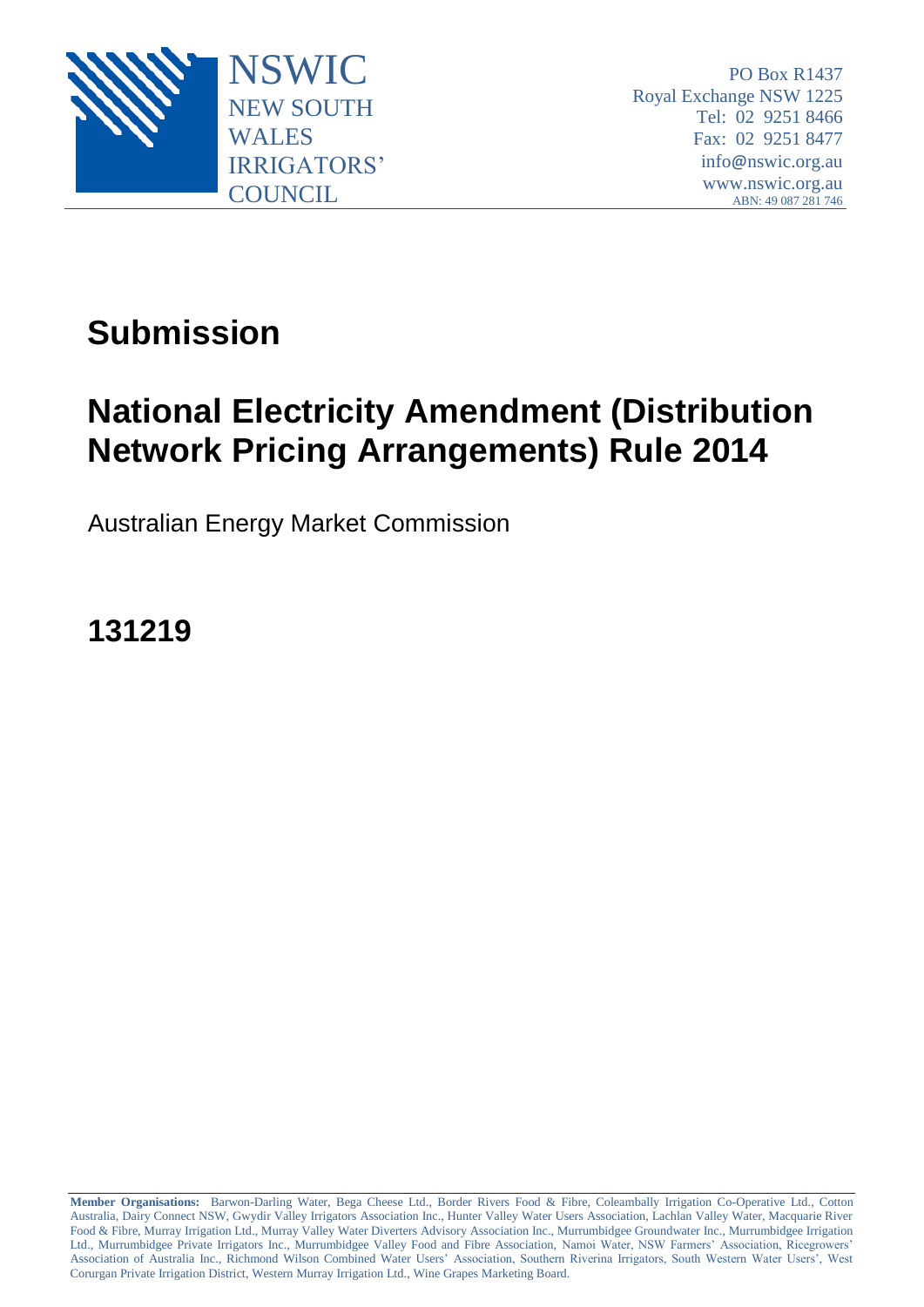## <span id="page-1-0"></span>**Introduction**

NSW Irrigators' Council (NSWIC) represents more than 12,000 water access licence holders across NSW. These water licence holders access regulated, unregulated and groundwater systems. Our Members include valley water user associations, food and fibre groups, irrigation corporations and community groups from the rice, cotton, dairy and horticultural industries.

This submission represents the view of the Members of NSWIC in respect to the Australian Energy Market Commission's consultation paper on the *National Electricity Amendment (Distribution Network Pricing Arrangements) Rule 2014*. However, each Member reserves the right to independent policy on issues that directly relate to their areas of operation, or expertise, or any other issue that they may deem relevant.

## **Contents**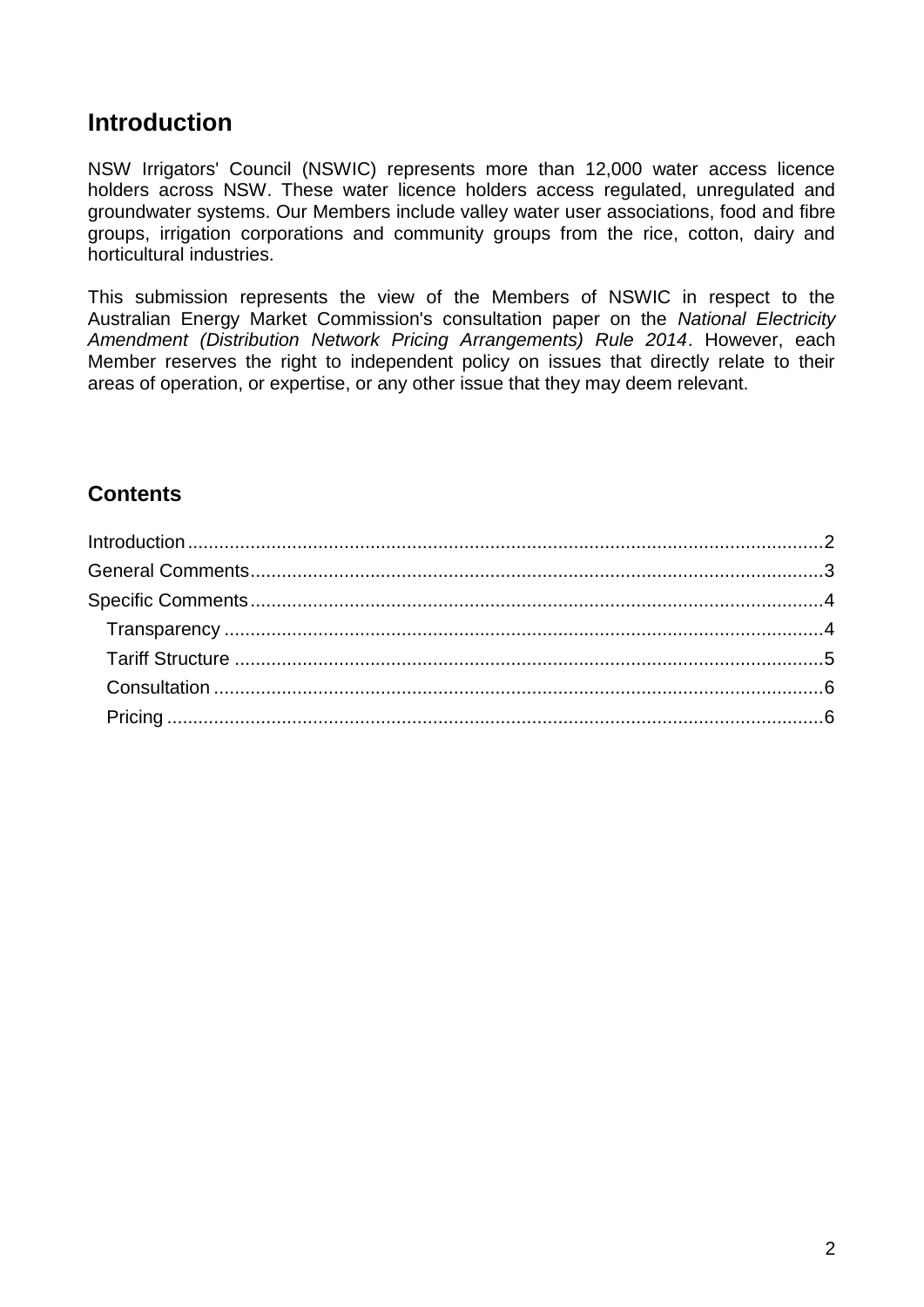# <span id="page-2-0"></span>**General Comments**

NSW Irrigators' Council appreciates the opportunity to provide comment to the Australian Energy Market Commission's consultation paper on the *National Electricity Amendment (Distribution Network Pricing Arrangements) Rule 2014*.

Electricity has become a major input factor for irrigated agriculture as more irrigators have undertaken structural adjustments on farm to remain competitive. These structural adjustments have resulted in productivity gains and increased water efficiencies but have caused overall electricity use to rise in irrigation. Greater electricity use and a rise in electricity charges have caused considerable financial hardship for irrigators who have seen their profit margins diminish significantly.

The trade-off between water efficiency and energy intensity has been extremely difficult to reconcile in irrigated agriculture and as a consequence many irrigators have found it unviable to continue using their energy intensive irrigation equipment. The loss in terms of efficiencies and output has been immense.

Overall electricity costs have been a major concern, but network charges in particular have been detrimental for irrigators in NSW. A study undertaken by NSWIC has shown that between 55 and 65 per cent of an irrigator's electricity cost results from network charges.

While the costs associated with network charges have been detrimental for irrigators, the lack of transparency in network tariffs and the complexity of the pricing system has also been a significant concern to NSWIC. The current system does not provide irrigators with an opportunity to engage effectively with distribution network service providers (DNSPs) resulting in confusion around tariff structures and associated charges as well as giving irrigators ineffective price signals.

For that reason, NSWIC welcomes the Australian Energy Market Commission's rule change proposal which would allow customers - especially irrigators - to have an opportunity to effectively engage with (DNSPs) on the current tariff structure and the level of the associated charges. In addition, we strongly support the SCER proposal to establish network prices which are cost reflective and provide efficient pricing signals to consumers.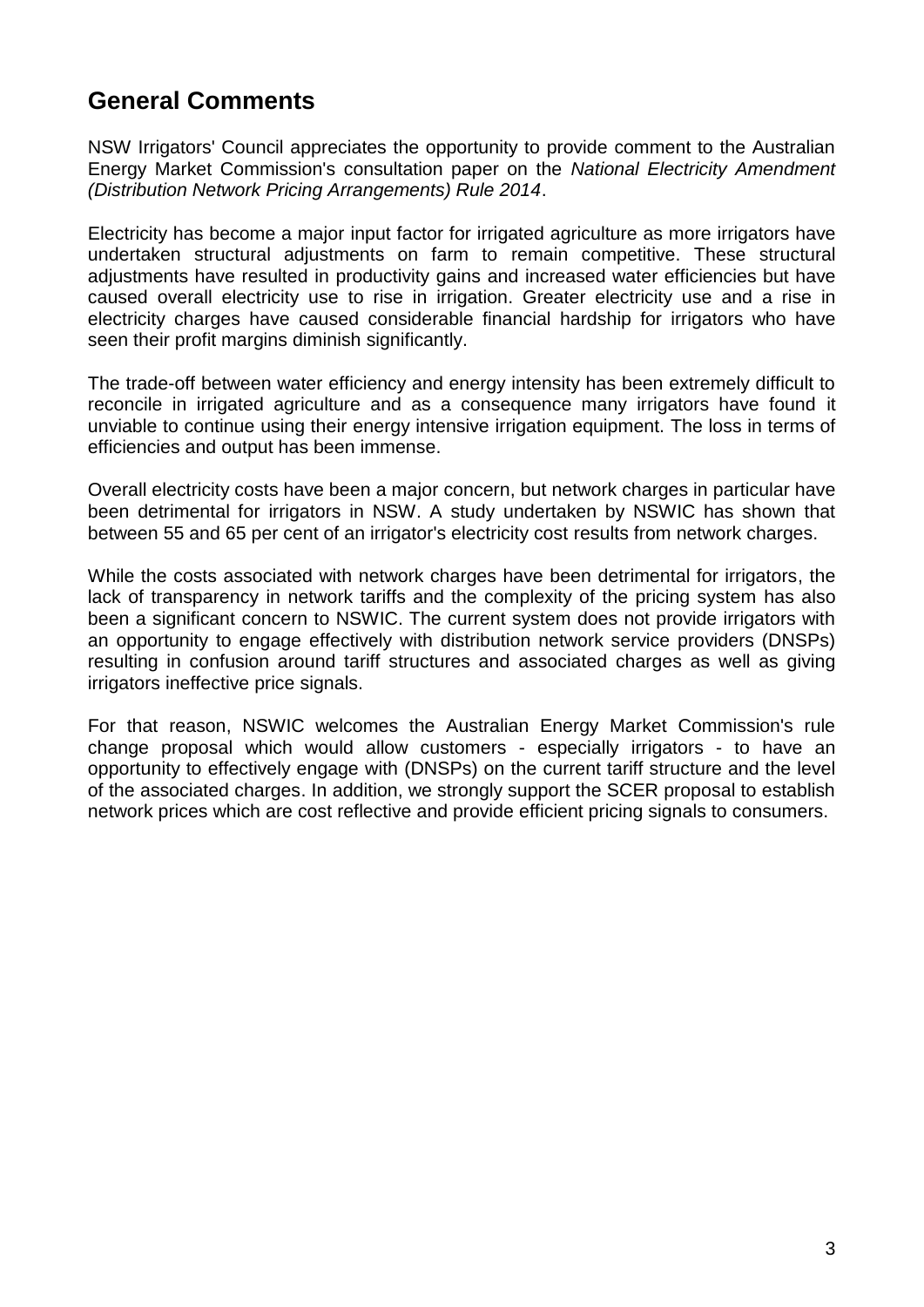# <span id="page-3-0"></span>**Specific Comments**

NSWIC acknowledges that the AEMC will assess the rule change proposal against the National Electricity Objectives (NEO). As the NEO states;

*"The objective of this Law is to promote efficient investment in, and efficient operation and use of, electricity services for the long term interests of consumers of electricity (...)"<sup>1</sup>*

Comparing this objective with the existing network tariffs and the level of current charges, NSWIC believes that the current rules have not served in the interest of electricity consumers - particularly irrigators - in NSW. To serve the interest of irrigators, the rules need to ensure that irrigators are able to utilise their on-farm irrigation equipment effectively. This has unfortunately not been the case as rising costs and ineffective tariffs have caused the use of the irrigation equipment to become prohibitively expensive. As such, some irrigators have reverted back to less efficient irrigation techniques.

While the NEO prescribes, that there must be an efficient investment in (...) electricity services, NSWIC believes that efficiency considerations must be broaden to include efficiency considerations of customer's capital investment. Given the structure of the current charges, customer's capital investment cannot be utilised efficiently and NSWIC believes this is a significant regulatory gap.

**NSWIC submits that the AEMC must take efficiency issues of consumers particularly irrigators - into consideration when making a decision about the proposed rule changes.** 

## <span id="page-3-1"></span>**Transparency**

As the consultation paper outlines, the DNSPs currently have considerable power over the structure of network tariffs and the level of the associated charges. Since little consultation takes places between the DNSPs and customers, many irrigators in NSW are ill informed about the current tariff structure and the level of the associated charges. In many cases, the only interaction individual irrigators have with DNSPs is through their monthly electricity bills that state the dollar amount of their network costs.

As such, NSWIC believes that the current rules are ineffective in providing customers with sufficient information on the structure of network tariffs and the level of the associated charges.

**NSWIC submits that the AEMC must address transparency issues as part of the rule change proposal in order to allow customers to gain a better understanding of the current network tariff and the level of the associated charges.**

 $\overline{a}$ <sup>1</sup> AEMC Consultation Paper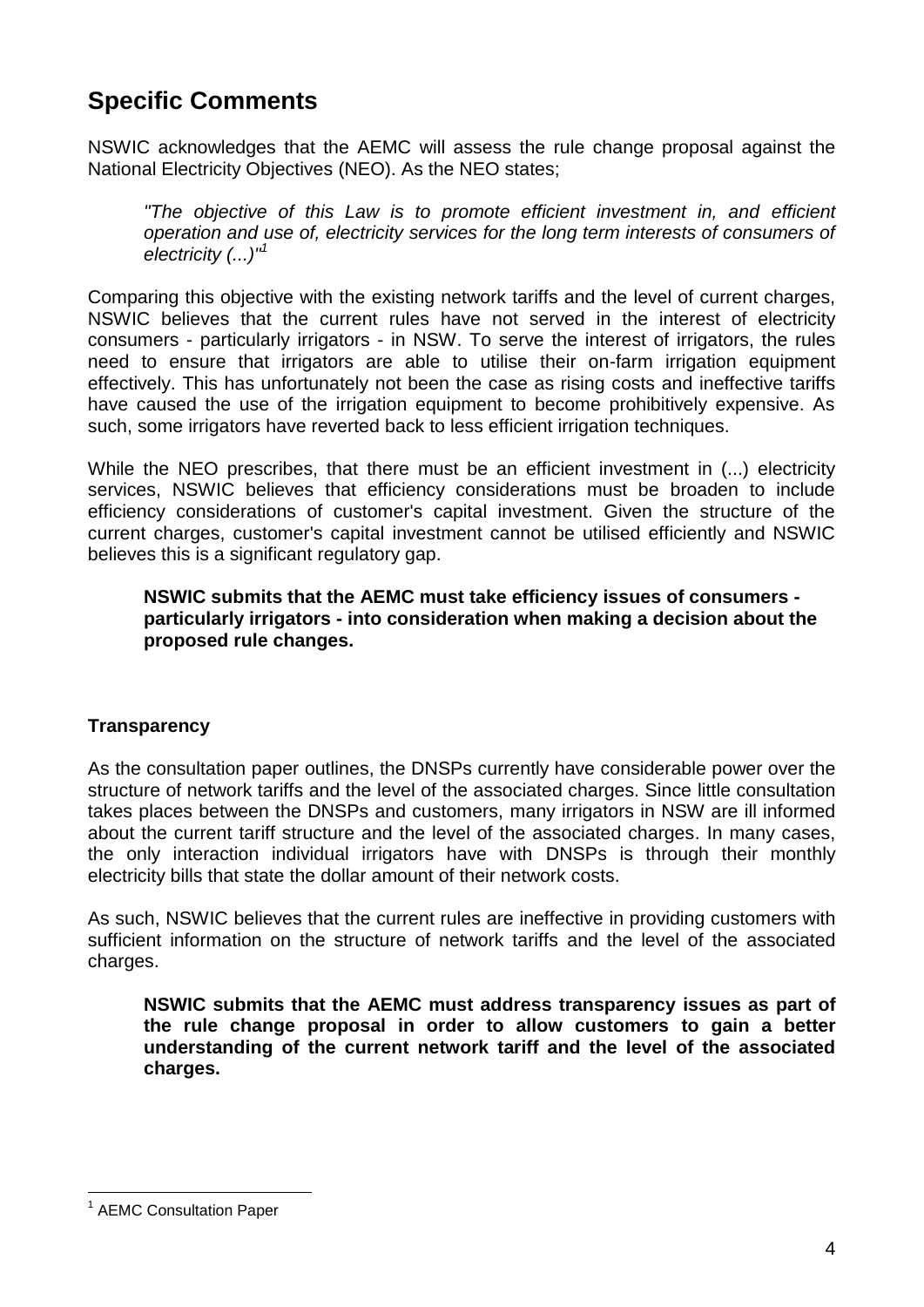### <span id="page-4-0"></span>**Tariff Structure**

Many irrigators have recently been moved to a demand driven network tariff without any consultation or explanation as to why such a change was necessary. Such a transfer has often been detected upon the receipt of an electricity bill that included the new network charges. The lack of consultation as well as the complexity of the current electricity pricing structure, has made it nearly impossible for irrigators to chose a suitable tariff structure. NSWIC believes that such a process is neither effective nor efficient.

In addition, the current irrigation network tariff (BLND3AO) offered by Essential Energy does not suit the needs and requirements of irrigated agricultural producers in NSW. In particular, the significant charges associated with peak and shoulder demand as well as daily access charges do not suit the electricity usage pattern of irrigators.

Irrigators are not a homogenous group in relation to electricity use and we therefore need a range of irrigation tariffs that better suit the needs and requirements the industry in NSW. These irrigation tariffs must include the following characteristics;

- There must be a positive correlation between the network tariff charges and the electricity usage pattern of irrigators. If there is a decrease in use or a modification in the time of use towards shoulder and off-peak time periods, then this must trigger an overall decrease in prices for network charges.
- The irrigation tariffs must be at levels that do not discourage irrigators from participating in national and state water efficiency and land care programs and/or from utilising technologies and infrastructure that contribute to the national goal of increased food and fibre production.
- The tariffs must allow for an efficient use of electricity related equipment on farms.
- The tariffs must allow for optimal water application that best assists plant growth.
- The tariffs must avoid perverse pricing outcomes, especially in the context of demand charges. Such demand charges must be tailored to the specific farm operation and the equipment used on farm.

**NSWIC submits that a range of irrigation tariffs must be implemented that suit the needs and requirements of irrigators in NSW. These irrigation tariffs must be based on the electricity usage patterns of irrigators and fulfill the requirement above.**